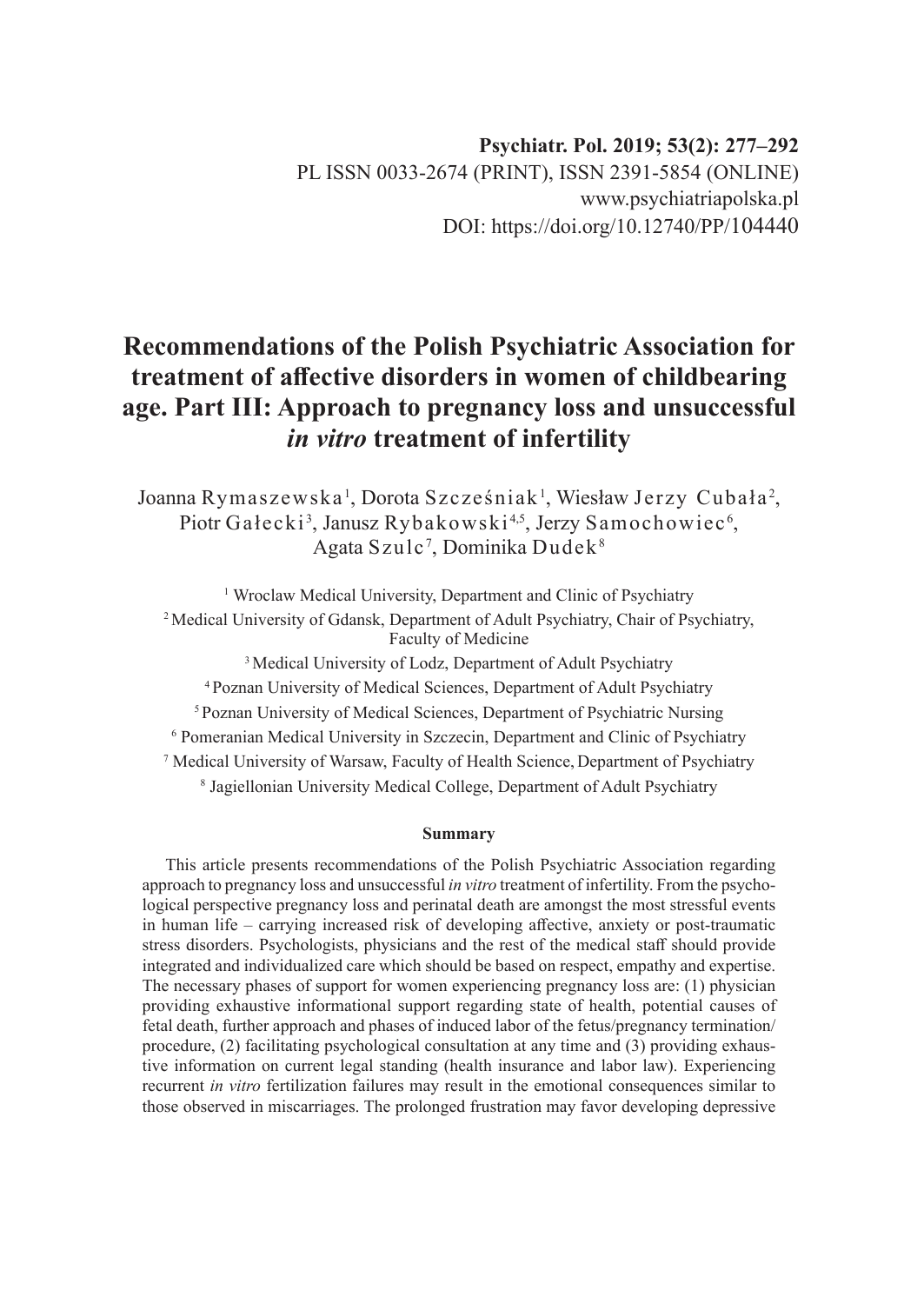symptoms and escalate pathological anxiety. We present basic recommendations for psychotherapy and pharmacotherapy in pregnancy loss and unsuccessful *in vitro* infertility treatment.

**Key words**: pregnancy loss, infertility treatment, psychological support

#### **Introduction**

'Pregnancy loss' is a term defining unfavorable pregnancy outcome related to fetal death preceding delivery regardless of gestational age [1]. Term 'miscarriage' is used in cases of fetus expulsion below 22<sup>nd</sup> week of gestation or based on fetal weight – less than 500 grams. Approximately 15–20% of clinically recognized pregnancies end in miscarriage.

The World Health Organization reports that 60–80 million couples worldwide are permanently or temporarily infertile. In Poland, 15–20% of couples suffer from infertility, which translates into 1–1.5 million couples of reproductive age. Amongst them 0.2–0.5% requires assisted reproduction treatment. According to the European Society of Human Reproduction and Embryology (ESHRE), slightly over a dozen couples a year undergo *in vitro* fertilization procedure in Poland [2].

The following recommendations are based on the literature review on standards of care for pregnancy loss and failed infertility treatment prepared by scientific associations. The review is complemented with experience and knowledge of the experts. The search was conducted on Ebsco, Pubmed and ScholarGoogle databases with the use of the following key words: pregnancy loss, miscarriage, fetal death, *in vitro*, infertility, guideline, management.

#### **Pregnancy loss**

The Minister of Health Regulation of December 1<sup>st</sup>, 2015 introduces standards of care for patients with obstetric failure, which is defined as a "situation in which a patient will not return home with a healthy newborn due to: miscarriage, stillbirth, birth of a child unable to live or afflicted with fatal disease; situation in which a woman is expecting to deliver an ill child or a child with congenital defects" [3].

From the psychological perspective pregnancy loss and perinatal death are amongst the most stressful events in human life. Especially since almost half of the fetal deaths cases occurs in low-risk pregnancies with parents being unprepared for such outcome [4]. Both clinical practice and scientific studies indicate that pregnancy loss has a devastating impact on the expectant couple, especially on the mother. Women, who previously have been experiencing feelings of joy and satisfaction in relation to the concept of their future with babies, are forced to confront loss, experience strong emotions of sorrow, despair, anxiety, fear, loss of control of their life and quite frequently, feelings of guilt. These emotions may influence one's self-esteem as a parent and result in loss of faith in one's ability to sustain pregnancy and/or to deliver a healthy baby. They may also result in perceiving the world as a dangerous and distressing place.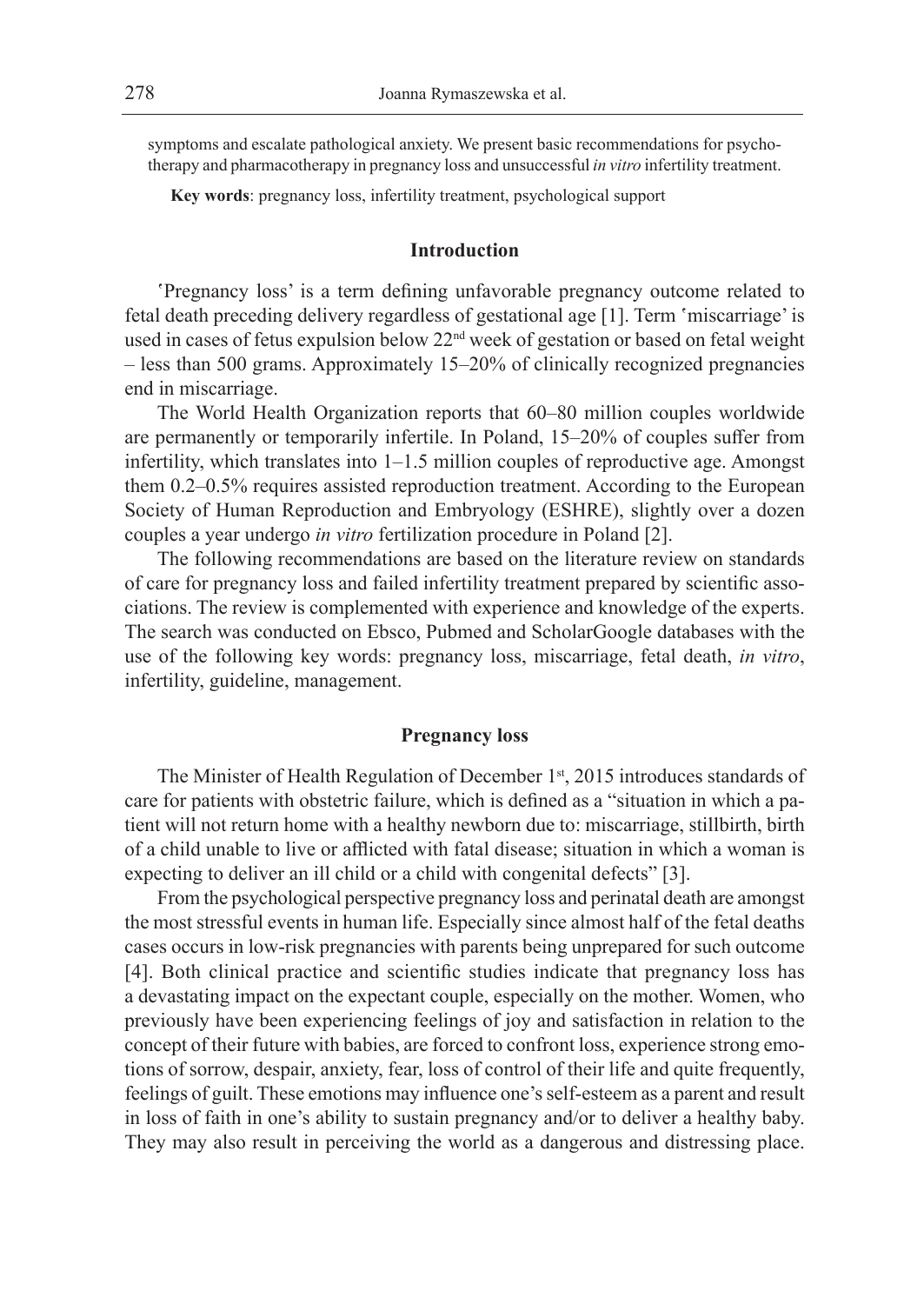The maladaptive process of coping with traumatic experience carries psychological consequences in the form of affective disorders such as depression, anxiety disorders and post-traumatic stress disorder [5]. Moreover, the exposure to traumatic factors is directly associated with the increased risk of post-traumatic disorder. Its occurrence is dependent on the type of traumatic event, the time of exposure as well as the individual adjustment resources. Interventions dedicated to pre – and peritraumatic resilience enhancement should be considered standard, when traumatization is predictable. This approach derives from the cognitive model of post-traumatic stress disorder which regards sense of self-efficacy as a belief system modifiable with psychotherapy.

The lack of clinical recommendations for psychological and psychotherapeutic care in cases of pregnancy loss is especially apparent due to the existence of evidence for the increased risk of exhibiting psychopathological symptoms in such cases. The abovementioned Minister of Health Regulation merely passes on general recommendation for "providing information and then enabling a patient to get psychological help and support from her loved ones, according to her wishes" [3].

## **Recommendations for psychological approach to pregnancy loss**

Studies conducted with qualitative methods on parents experiencing pregnancy loss indicate six essential points summarizing these needs of a couple which should be considered in order to provide psychological and medical care:

- 1. Emotional support during the last contact with a child and confrontation with its death.
- 2. Emotional support in experienced chaos.
- 3. Emotional support during the grieving process.
- 4. Informational support in explaining causes of pregnancy loss.
- 5. Help in organizing care after hospitalization period.
- 6. Understanding the nature of experienced grief [6].

Clinical psychologists, physicians and the rest of medical staff should be aware of the specific needs of patients and their families in order to provide them integrated and individualized care. The individual potential of initiating the adjustment process of coping with loss in each patient needs to be taken into account, with particular consideration of biopsychosocial factors underlying such potential (Figure 1). Exhibiting psychopathological symptoms as a result of pregnancy loss is more likely in the presence of [7, 8]:

- current or previous depression, anxiety disorder or other types of mental illness;
- neurotic personality traits;
- lack of social support;
- previous pregnancy loss.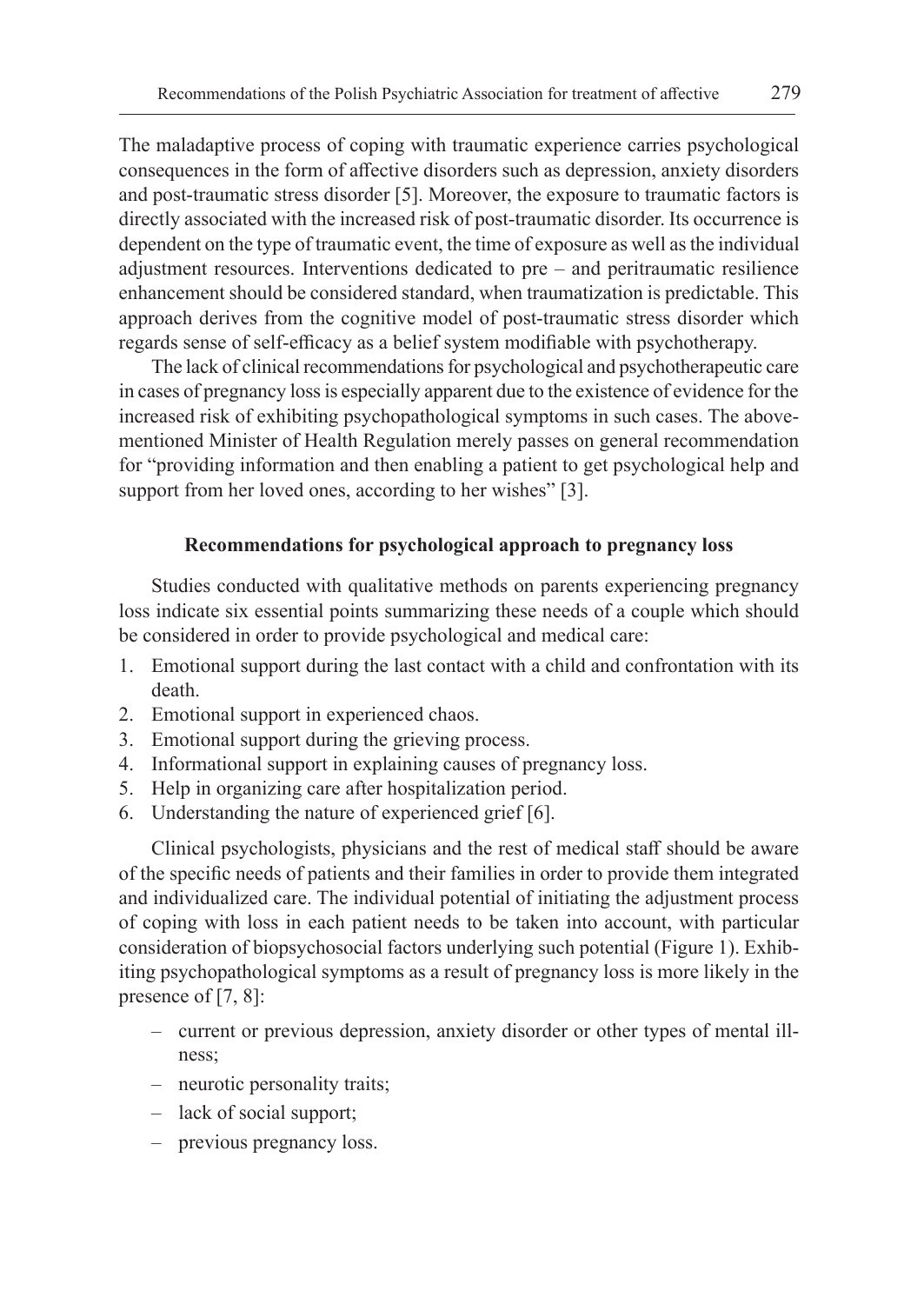Clinical experience implies that insufficient informational support regarding biomedical issues and the current situation of a patient from a treating physician constitutes additional relevant risk factor.

The above factors have to be considered in order to evaluate the emotional state and the individual capability of coping with pregnancy loss during consultations/ psychological or psychiatric intervention.

Clinical practice points out the essential phases of providing support for patients experiencing pregnancy loss:

- 1. Patient should be given comprehensive informational support by a treating physician regarding: (a) state of her health; (b) potential causes of pregnancy loss; (c) further approach and phases of induced labor of the fetus/pregnancy termination/procedure; (d) information debunking the common myths regarding causes of pregnancy loss; (e) frequency of pregnancy loss in population.
- 2. Patient should be offered psychological consultation: (a) at the moment of diagnosis; (b) before induced labor/procedure; (c) after labor/procedure; (d) after hospital discharge; (e) before another pregnancy.
- 3. Patient should be given comprehensive information on current legal standing (health insurance and labor law) regarding her situation.



Figure 1. **Model of the adjustment process of coping**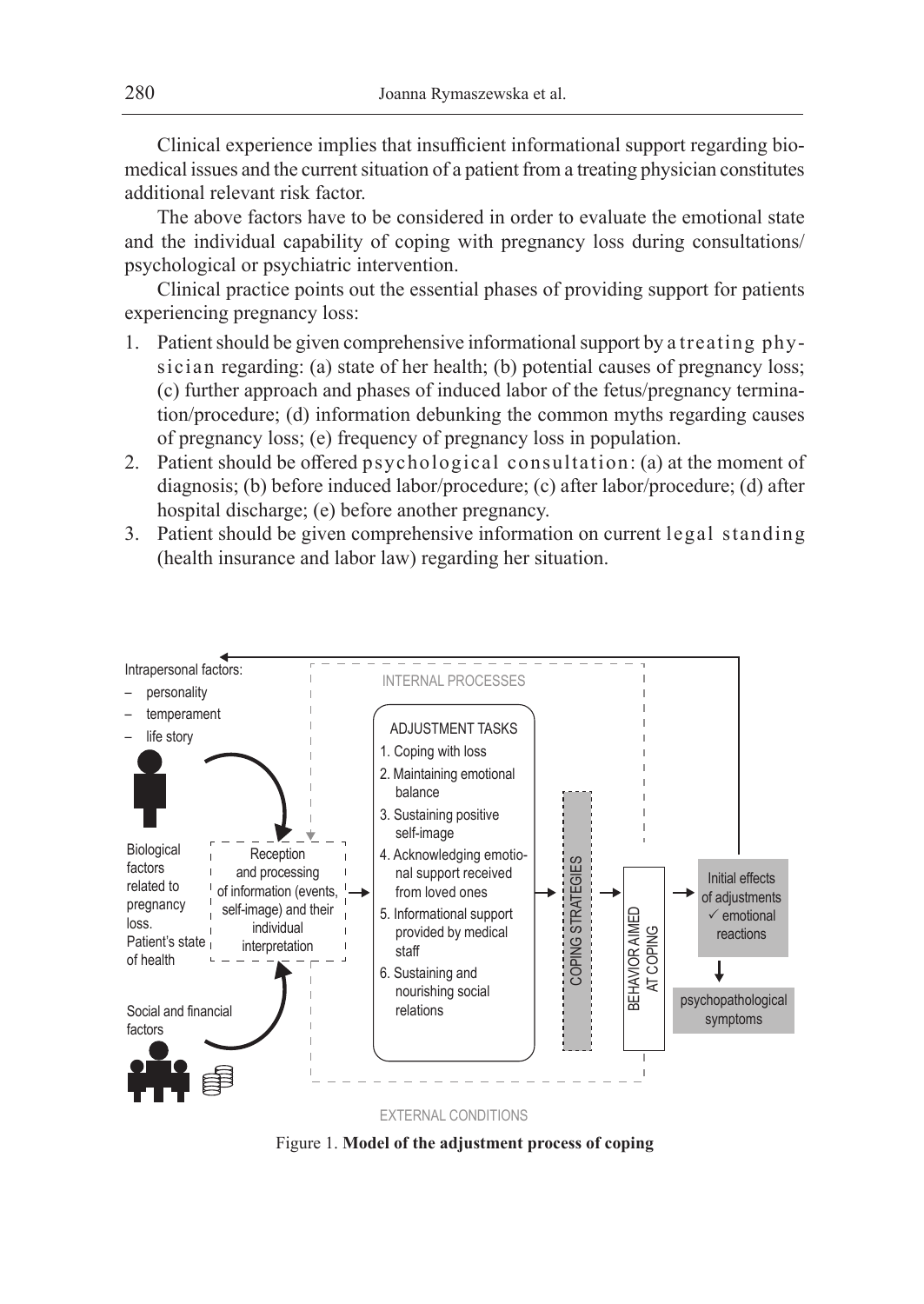#### Fatal fetal defects

Lethal congenital anomalies define each anatomical abnormality present at birth in which prognosis of survival is poor [9]. In spite of recent advances in the field of medicine, lethal anomalies are associated with no efficacious methods of treatment. Diagnosing lethal fetal anomaly is associated with a number of negative emotional consequences for parents. Physicians are required to approach this situation in a specially empathic and sensitive manner, particularly while conveying the information to parents. In order to help physicians during this difficult task SPIKES protocol has been proposed (Figure 2). It allows clinicians to achieve four essential goals: gather information from patients, convey medical information, provide support for patients, and encourage them to collaborate in making decisions on further strategy [10].

Moreover, systematic review on this issue indicates that any information regarding potential congenital defects and their consequences should be conveyed to parents as soon as a physician obtains reliable data, and should be followed by the offer of psychological support (individual or in the form of support groups) [11]. Clinical practice implies that time plays a very important role in developing potential psychopathological symptoms. Long period of awaiting for information may result in frustration and as a consequence – mental decompensation in a couple, especially in a mother. On the other hand, too sudden/unconfirmed information on potential congenital defects is also of significance to the mental state.



Figure 2. **SPIKES protocol in six steps**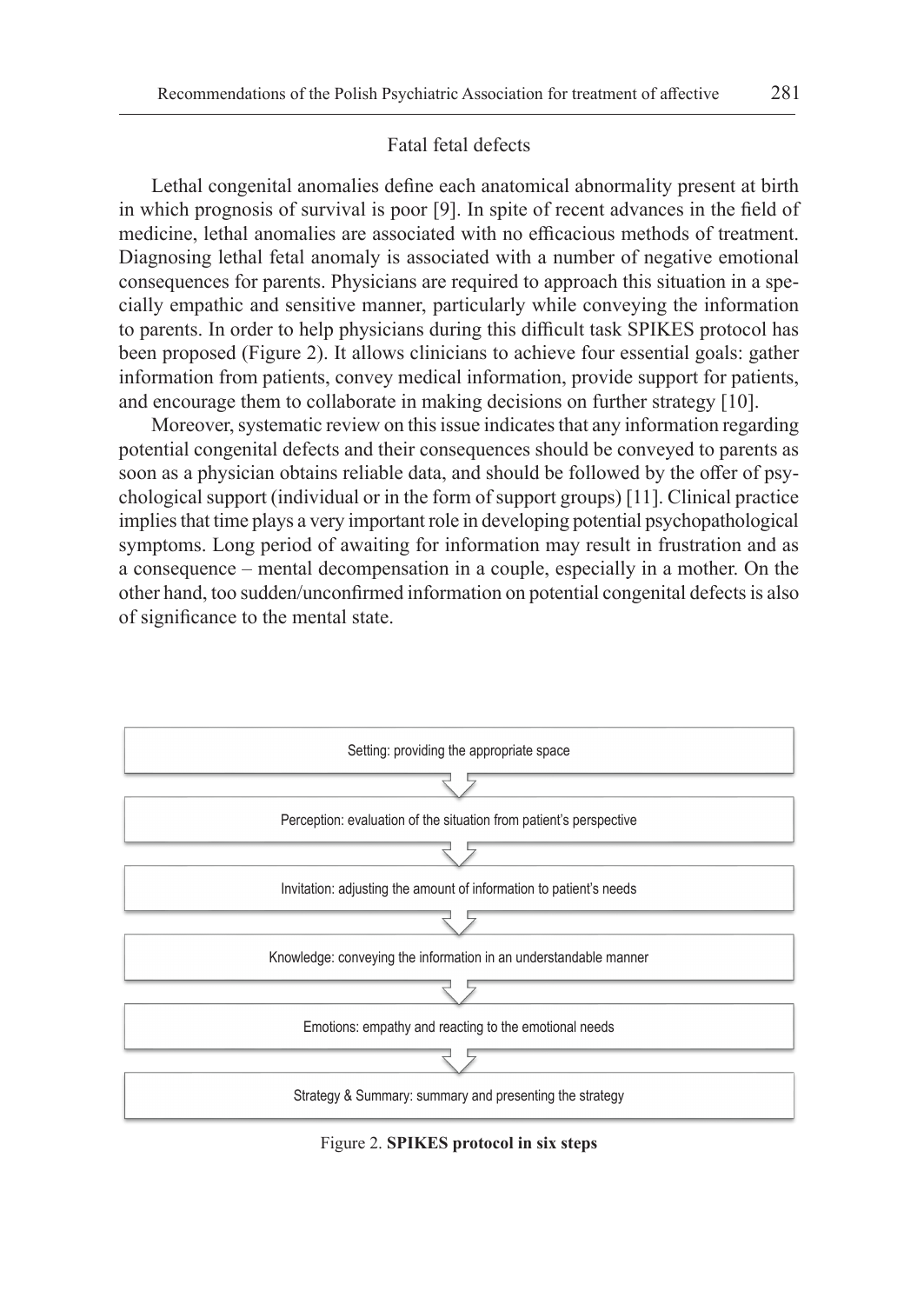#### Conveying information regarding fetal death

Conveying unfavorable information to patients is an extremely valuable skill for a physician. If a clinician finds his/her skills inadequate, he/she should ask a psychologist belonging to an interdisciplinary team for support. The important aspects of passing down such information to a pregnant woman include:

- A. Obtaining comprehensive biomedical information regarding a diagnosed patient and her state of health in order to fully prepare for the conversation.
- B. Ensuring adequate time and place are available to conduct the conversation in the conditions of confidentiality and privacy.
- C. Conducting the conversation in the presence of a partner/loved ones, according to patient's wishes.
- D. Conveying information in an understandable way, with the evaluation of patient's perception of her current situation, answering her questions and verifying doubts.
- E. Showing empathic support in both verbal and non-verbal communication.
- F. Summarizing all the essential information.
- G. Working out further course of action in details [12, 13].

#### Confronting fetal death and farewell

Helping parents to confront fetal death and say goodbye is a very important aspect of providing psychological support. Offering the adequate help in this matter may result in the increased capability of coping with loss experienced by parents. The death gains real and irreversible character as a result of connecting with the lost child. This in turn prevents initiation of chronic mechanisms of denial or dissociation, which consequently lead to the prolonged grief period and developing psychopathological symptoms. The 12-year long prospective study showed that most of the parents who had experienced death of their child would have preferred to see their child for the last time in order to perceive this event more realistically [13]. The systematic review on this issue suggests that seeing a dead child allows to initiate the adjustment grieving process and decreases the likelihood of developing long-lasting psychological problems [14].

On the other hand, some studies underline potential negative consequences of seeing a dead child, such as increased risk of depressive and anxiety symptoms [15].

Clinical practice of the authors of these recommendations emphasizes the issue of farewell in the grieving process as the commencement of the adjustment mechanism of coping with a loss of a child. The opportunity to say goodbye remains important to both parents, since they provide reciprocal support for each other during the grieving process. Nonetheless, this decision needs to be made by a couple/mother who should be granted full freedom of choice.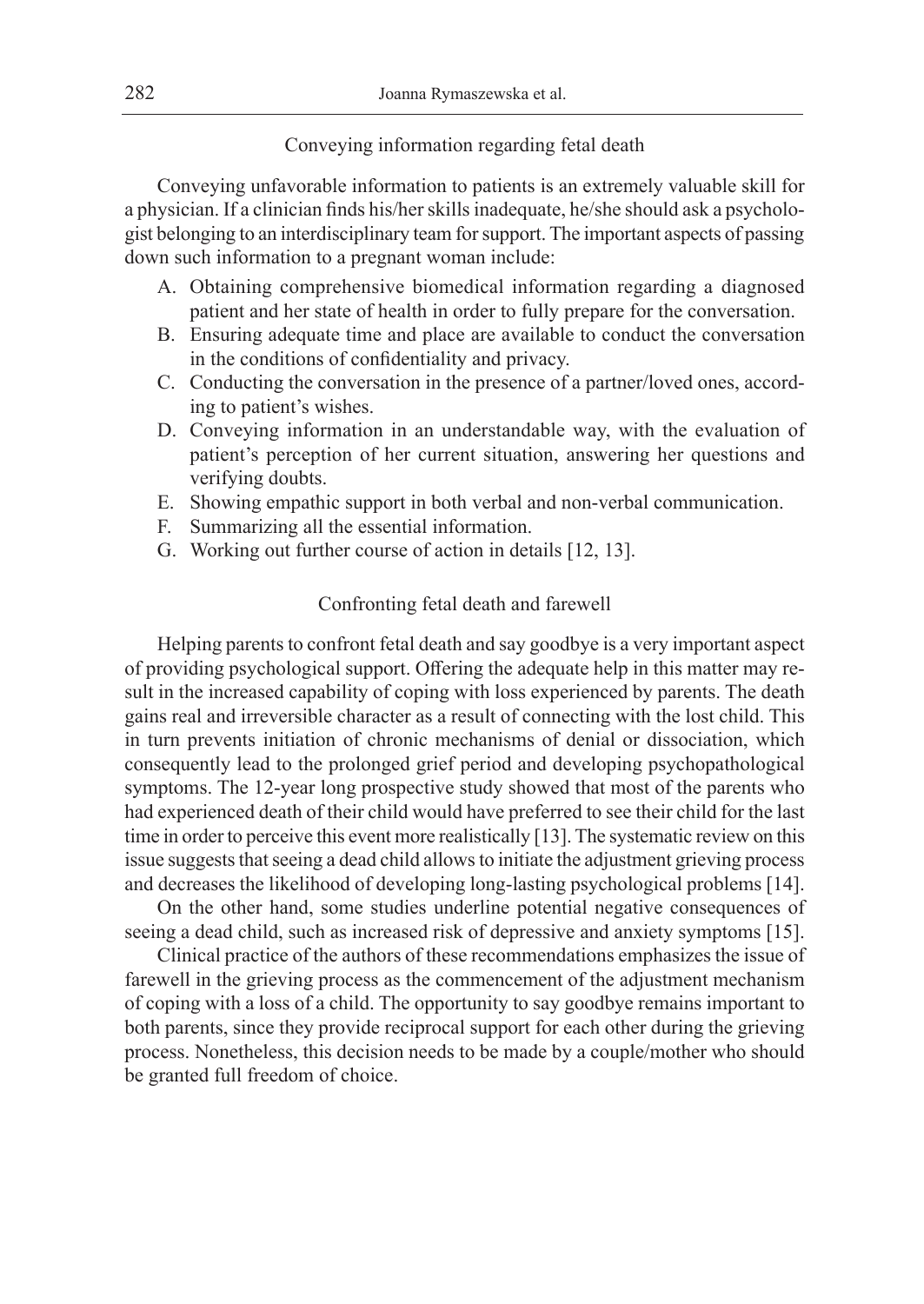## **Failed** *in vitro* **fertilization treatment**

Recurrent *in vitro* fertilization failures may result in the emotional consequences resembling those observed in miscarriages. They are similar to loss of a loved one, result in mourning, feelings of loss and hopelessness about the ability to conceive [16]. Each consecutive *in vitro* procedure gives rise to ambivalent emotions. On the one hand it potentiates stress and concerns, and on the other it poses a chance to fulfill the desire of conception. The prolonged frustration may favor developing depressive symptoms and escalate pathological anxiety [17].

The European Society of Human Reproduction and Embryology (ESHRE) developed recommendations for good clinical practice for psychosocial support and medical care during infertility treatment. These guidelines provide framework for everyday work of interdisciplinary teams which offer psychosocial support during *in vitro* fertilization treatment. The recommendations focus on two axes: (1) time passed from the beginning of the treatment and (2) needs experienced by patients/couples during the treatment. The time axis distinguishes three stages: before, during and after the treatment. The axis of needs specifies conditions necessary for the patient to experience the treatment in a 'healthy' manner. These needs may be behavioral (lifestyle, physical activity, diet), emotional (anxiety, depression, quality of life), cognitive (concerns in the form of thoughts and knowledge) or concern relations (with a partner, family, friends, workplace) [18].

Regular analysis of specific needs at various stages of treatment and offering patients adequate psychological support minimizes frequency of negative emotional consequences in the form of psychopathological symptoms. However, it seems that psychological susceptibility of patients/couples to frustration stemming from failed treatments remains crucial.

It is recommended to apply a screening psychometric tool (SCREENIVF) in clinical practice in order to identify patients at risk of developing psychopathological symptoms. The SCREENIVF questionnaire is a standardized self-administered screening tool. It comprises of 34 positions and allows to identify patients at risk of developing symptoms. Studies show that SCREENIVF has 75% sensitivity for detecting patients likely to develop anxiety and depression while undergoing *in vitro* treatment [19]. English version of the questionnaire is enclosed to these recommendations with the consent of the author. The process of adapting it to Polish conditions is underway in Wroclaw.

Table 1 summarizes potential causes of psychological burden experienced during the treatment and recommendations for reducing it.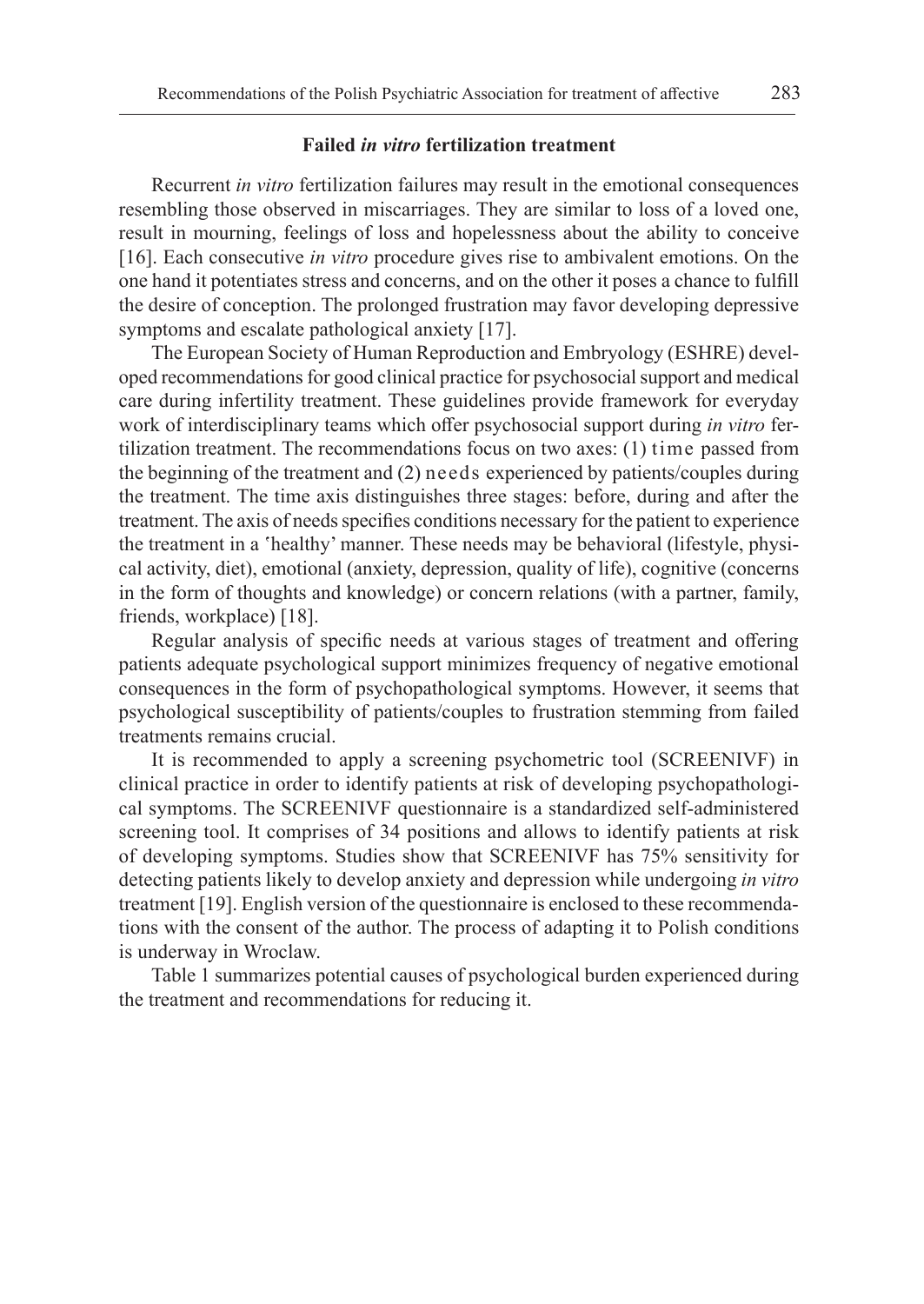| Causes of<br>psychological burden                   | Recommendations                                                                                               |  |  |  |
|-----------------------------------------------------|---------------------------------------------------------------------------------------------------------------|--|--|--|
| Psychological<br>susceptibility of<br>patients      | using screening tools to identify patients at the increased risk of developing<br>psychopathological symptoms |  |  |  |
|                                                     | conveying understandable information on how/where to obtain psychological<br>support                          |  |  |  |
|                                                     | providing psychological support in daily medical care                                                         |  |  |  |
| Negative relations<br>between staff and<br>patients | trainings on interpersonal skills                                                                             |  |  |  |
|                                                     | promoting transparent communication and collaborative decision making                                         |  |  |  |
|                                                     | adjusting interventions to current needs of a patient                                                         |  |  |  |
|                                                     | monitoring needs                                                                                              |  |  |  |
|                                                     | raising awareness of fertility                                                                                |  |  |  |
| Prognosis of low<br>treatment efficacy              | analyzing unhealthy lifestyle factors, pointing out interventions which minimize their<br>influence           |  |  |  |
|                                                     | supporting patients in accepting and coping with unrealized                                                   |  |  |  |
|                                                     | need to become a parent                                                                                       |  |  |  |

Table 1. **Optimization of** *in vitro* **infertility treatment [20]**

# **Recommendations for psychotherapy**

In cases of pregnancy loss or failed infertility treatment psychotherapy remains a largely neglected and niche field of clinical practice. In 2017, *Psychotherapy* editors decided to introduce a special section devoted to pregnancy loss as a result of a sudden necessity to obtain access to clinical and empirical literature in this discipline. The articles published in this section and clinical experience of the authors allowed to specify following clinical suggestions [21]:

- 1. Emotional experiencing and expressing feelings associated with sorrow and loss are crucial to the successful psychotherapeutic treatment. It is necessary to accept the assumption that these feelings may come in waves and that patients mourn multiple losses, including their child, the impossibility to realize their need to become a parent and frequently also the loss of close relations.
- 2. The feelings of shame, inadequacy and guilt experienced by patients are relevant obstacles in initiating the adjustment process of coping with loss.
- 3. Strong therapeutic alliance is of utmost importance for the efficacy of the therapeutic process. Patients are extremely vulnerable to feelings of shame, narcissistic injuries, rejection and criticism.
- 4. The therapeutic process should begin with analyzing the meaning of loss for an individual patient and the influence of loss on their thoughts, feelings and behavior.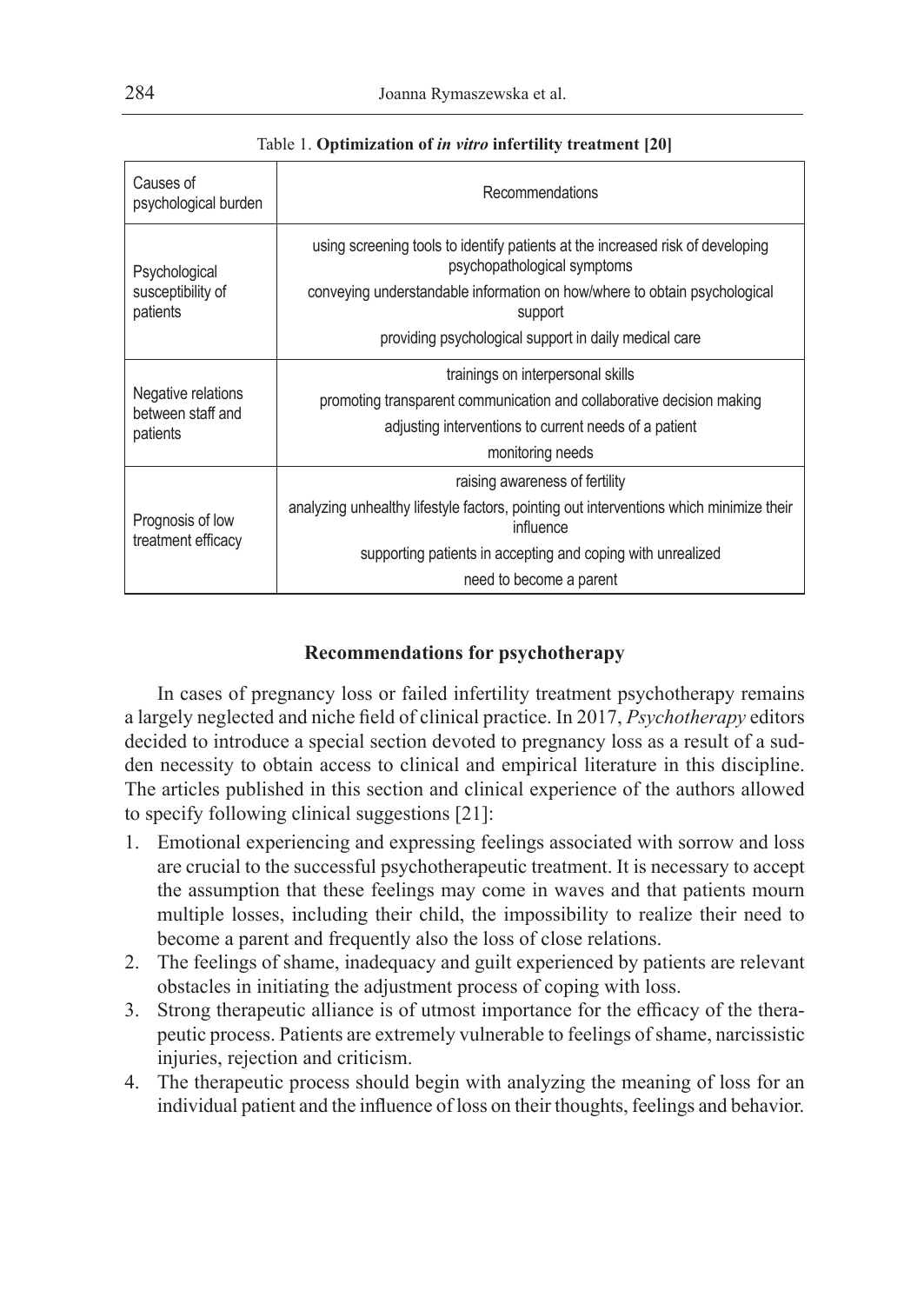- 5. A therapist should pay close attention to symptoms of trauma such as anxiety/ avoidance symptoms, aggression or hyperactivity. Providing the safe environment for a 'hurt' parent is necessary to achieve remaining therapeutic goals (mentalization or expression of feelings).
- 6. Validation, psychoeducation, normalization and empowerment are critical fundamental interventions which initiate the adaptive coping strategies during the grieving process and recovery of self-esteem.
- 7. During further stages of treatment a therapist should pay attention to the unconscious internalized images which concern feelings of insufficient support received from significant others and which are essential for patient's current inability to cope with situations characterized with anxiety.

In this place, a common clinical technique of psychological unburdening called debriefing needs to be addressed. The conducted studies did not prove its efficacy, while its use may increase the risk of developing post-traumatic stress disorders (PTSD) [22].

#### **Recommendations for psychopharmacotherapy**

All of the above discussed cases may result in developing adjustment disorders, a full-blown depressive episode, anxiety, anxio-depressive disorders or symptoms of PTSD. Depending on the evaluation of the type and intensity of the psychopathological symptoms, psychotherapy (mild episodes) or psychotherapy and pharmacotherapy (moderate and severe depressive episodes) should be implemented. Patient's preferences regarding the treatment should also be considered. The choice of the drug depends on the profile of symptoms and does not differ from the standards in the treatment of depressive episode or anxiety disorders. The most commonly used antidepressants are SSRI, SNRI, mianserin or mirtazapine. Moreover, the somatic state of a patient and additional medications need to be considered. Anxiolytics belonging to the benzodiazepine family (e.g., alprazolam, bromazepam, lorazepam) can be used during the short period before the antidepressants achieve effect (2–4 weeks). However, the studies conducted on PTSD patients showed efficacy of SSRI and lack of efficacy of benzodiazepines in preventing and treating PTSD. The risks of benzodiazepine use outweigh the short-term benefits [23, 24]. In cases of significant sleep disorders, hypnotics such as zolpidem (disrupted sleep onset) or zopiklon (nocturnal awakenings) may be briefly prescribed.

#### **References**

- 1. World Health Organization. *International Statistical Classification of Diseases and Related Health Problems*, 10<sup>th</sup> ed. Geneva: World Health Organization; 2004.
- 2. Koperwas M, Głowacka M. *Problem niepłodności wśród kobiet i mężczyzn epidemiologia, czynniki ryzyka i świadomość społeczna*. Aspekty Zdrowia i Choroby 2017; 2(3): 31–49.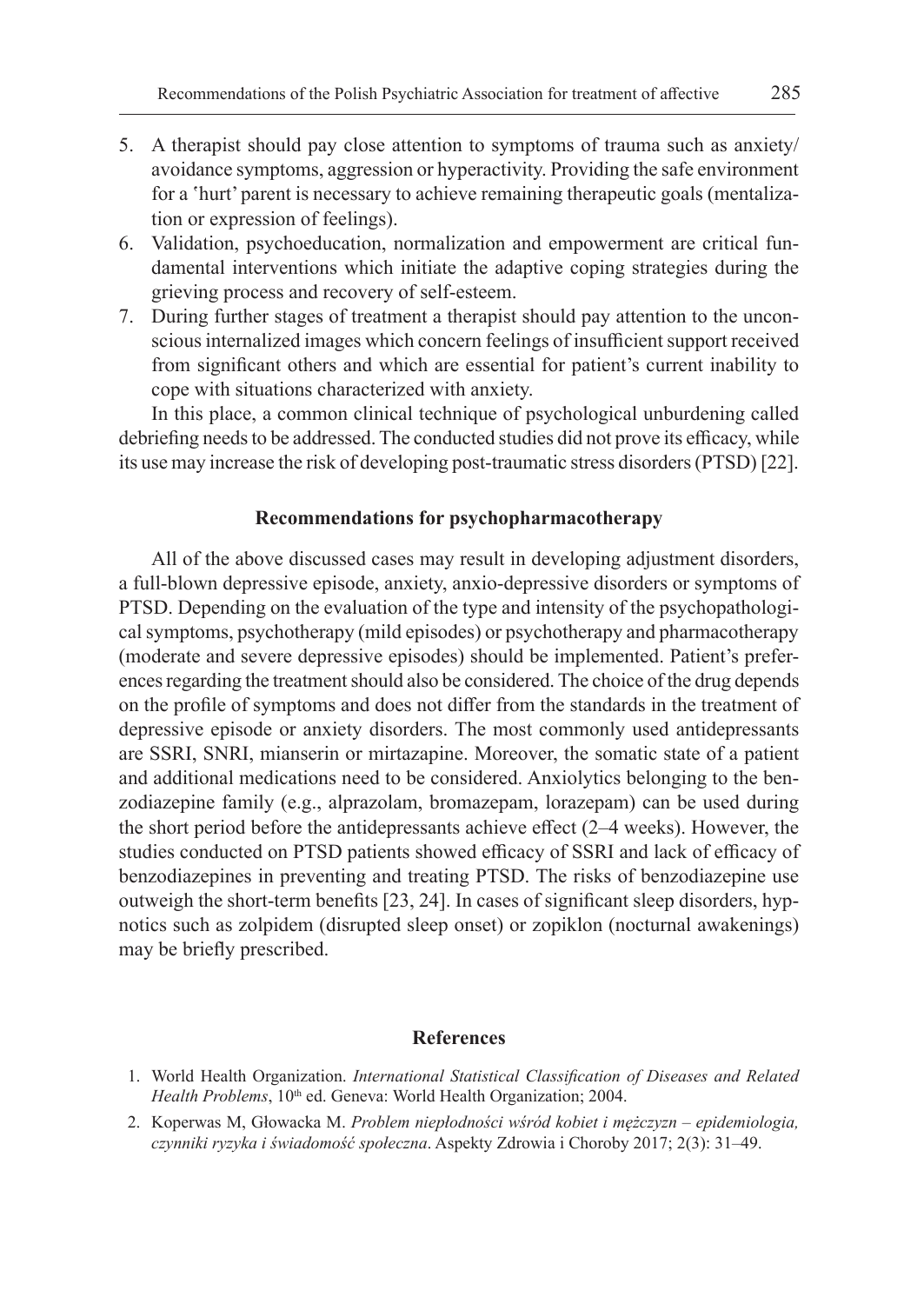- 3. Regulation of Minister of Health of 9 November 2015 on the standards of medical procedure at providing health services in the field of obstetrics and gynecology in the perinatal obstetricgynecological care, exercised over a woman during pregnancy, delivery, postpartum, in cases of specific complications and care for a woman in situations of obstetric failure. Dz. U. (Journal of Laws) of 1 December 2015, item 2007.
- 4. Grunebaum A, Chervenak FA. *Fetal death and stillbirth: Maternal care*. UpToDate, Dec 2018. This topic last updated: Jul 17, 2018. https://www.uptodate.com/contents/fetal-death-andstillbirth-maternal-care.
- 5. Mills TA, Ricklesford C, Cooke A, Heazell AEP, Whitworth M, Lavender T. *Parents' experiences and expectations of care in pregnancy after stillbirth or neonatal death: A metasynthesis*. BJOG 2014; 121(8): 943–950.
- 6. Säflund K, Sjögren B, Wredling R. *The role of caregivers after a stillbirth: Views and experiences of parents*. Birth 2004; 31(2): 132–137.
- 7. Giannandrea SA, Cerulli C, Anson E, Chaudron LH. *Increased risk for postpartum psychiatric disorders among women with past pregnancy loss*. J. Womens Health (Larchmt.) 2013; 22(9): 760–768.
- 8. Wallin Lundell I, Sundström Poromaa I, Ekselius L, Georgsson S, Frans Ö, Helström L et al. *Neuroticism-related personality traits are associated with posttraumatic stress after abortion: Findings from a Swedish multi-center cohort study*. BMC Womens Health 2017; 17(1): 96.
- 9. Szmyd K, Śmigiel R, Królak-Olejnik B. *Propozycje postępowania z noworodkiem w przypadku rozpoznania wady letalnej w okresie prenatalnym*. Pediatr. Pol. 2014; 89(6): 389–394.
- 10. Greiner AL, Conklin J. *Breaking bad news to a pregnant woman with a fetal abnormality on ultrasound*. Obstet. Gynecol. Surv. 2015; 70(1): 39–44.
- 11. Marokakis S, Kasparian NA, Kennedy SE. *Prenatal counselling for congenital anomalies: A systematic review*. Prenat. Diagn. 2016; 36(7): 662–671.
- 12. Atienza-Carrasco J, Linares-Abad M, Padilla-Ruiz M, Morales-Gil IM. *Breaking bad news to antenatal patients with strategies to lessen the pain: A qualitative study*. Reprod. Health 2018; 15(1): 11.
- 13. Rand CS, Kellner KR, Revak-Lutz R, Massey JK. *Parental behavior after perinatal death: Twelve years of observations*. J. Psychosom. Obstet. Gynaecol. 1998; 19(1): 44–48.
- 14. Kingdon C, Givens JL, O'Donnell E, Turner M. *Seeing and holding baby: Systematic review of clinical management and parental outcomes after stillbirth*. Birth 2015; 42(3): 206–218.
- 15. Hughes P, Turton P, Hopper E, Evans CDH. *Assessment of guidelines for good practice in psychosocial care of mothers after stillbirth: A cohort study*. Lancet 2002; 360(9327): 114–118.
- 16. Gill K. *Znaczenie pomocy psychologicznej i psychoterapii we wspomaganiu leczenia niepłodności partnerskiej*. Postępy Andrologii 2016; 3(1): 22–32.
- 17. Kahyaoglu Sut H, Balkanli Kaplan P. *Quality of life in women with infertility via the FertiQoL and the Hospital Anxiety and Depression Scales*. Nurs. Health Sci. 2015; 17(1): 84–89.
- 18. Gameiro S, Boivin J, Dancet E, Klerk de C, Emery M, Lewis-Jones C et al. *ESHRE guideline: Routine psychosocial care in infertility and medically assisted reproduction – a guide for fertility staff*. Hum. Reprod. 2015; 30(11): 2476–2485.
- 19. Verhaak CM, Lintsen AME, Evers AW, Braat DD. *Who is at risk of emotional problems and how to know? Screening of women going for IVF treatment*. Hum. Reprod. 2010; 25(5): 1234–1240.
- 20. Gameiro S, Boivin J, Domar, A. *Optimal in vitro fertilization in 2020 should reduce treatment burden and enhance care delivery for patients and staff*. Fertil. Steril. 2013; 100(2): 302–309.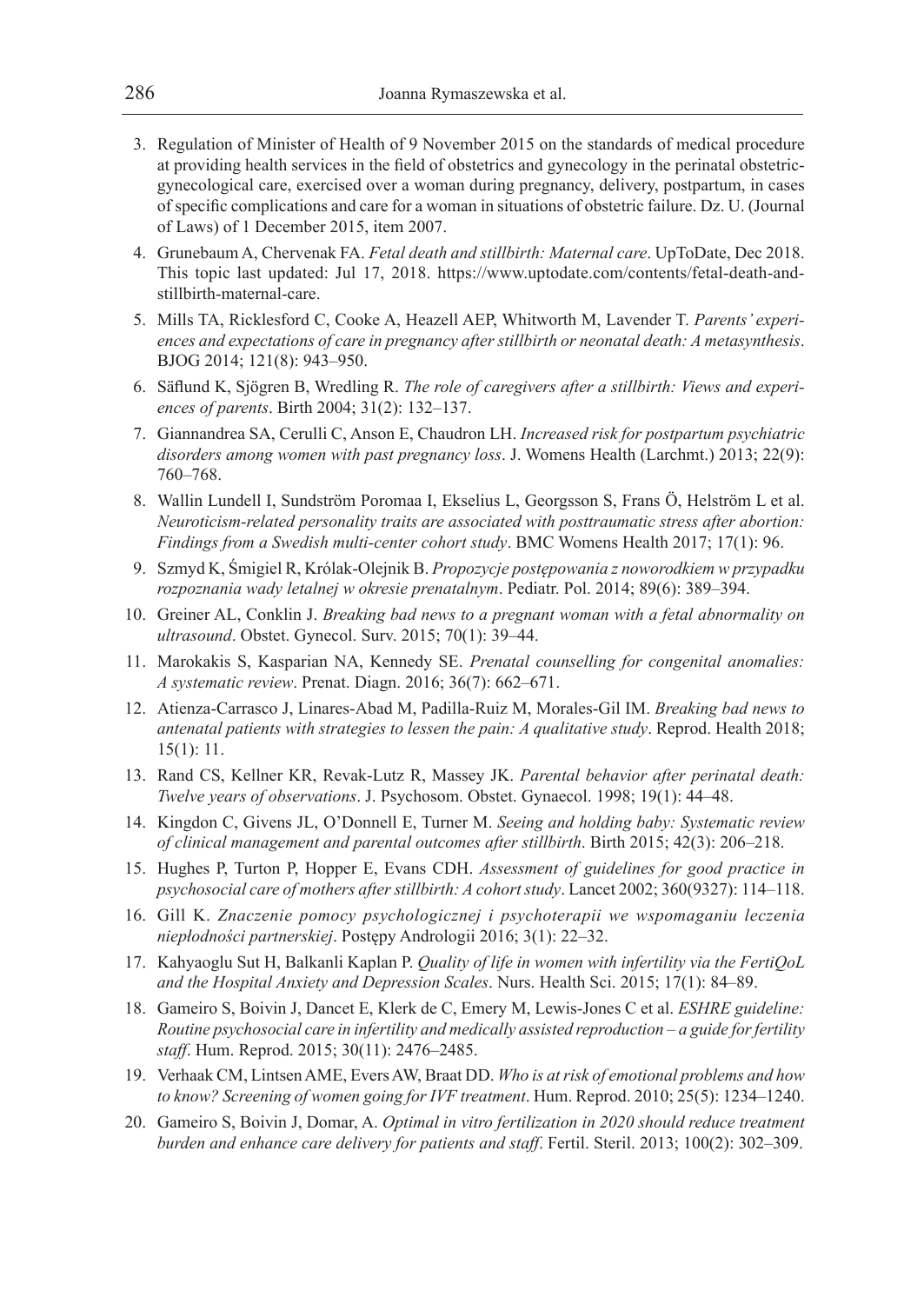- 21. Markin RD. *Special Section on Psychotherapy for Pregnancy Loss: Shedding Light on the Shadow of Loss*. American Psychological Association. January 24, 2018. https://www.apa.org/ pubs/highlights/spotlight/issue-108.aspx.
- 22. Forneris CA, Gartlehner G, Brownley KA, Gaynes BN, Sonis J, Coker-Schwimmer E et al. *Interventions to prevent post-traumatic stress disorder: A systematic review*. Am. J. Prev. Med. 2013; 44(6): 635–650.
- 23. Guina J, Rossetter SR, DeRHODES BJ, Nahhas RW, Welton RS. *Benzodiazepines for PTSD: A systematic review and meta-analysis*. J. Psychiatr. Pract. 2015; 21(4): 281–303.
- 24. Stein DJ, Ipser JC, Seedat S. *Pharmacotherapy for post-traumatic stress disorder (PTSD)*. Cochrane Database Syst. Rev. 2006; (1): CD002795.

Address: Dorota Szcześniak Department and Clinic of Psychiatry Wroclaw Medical University 50-367 Wrocław, Wybrzeże Pasteura Street 10 e-mail: dorota.szczesniak@umed.wroc.pl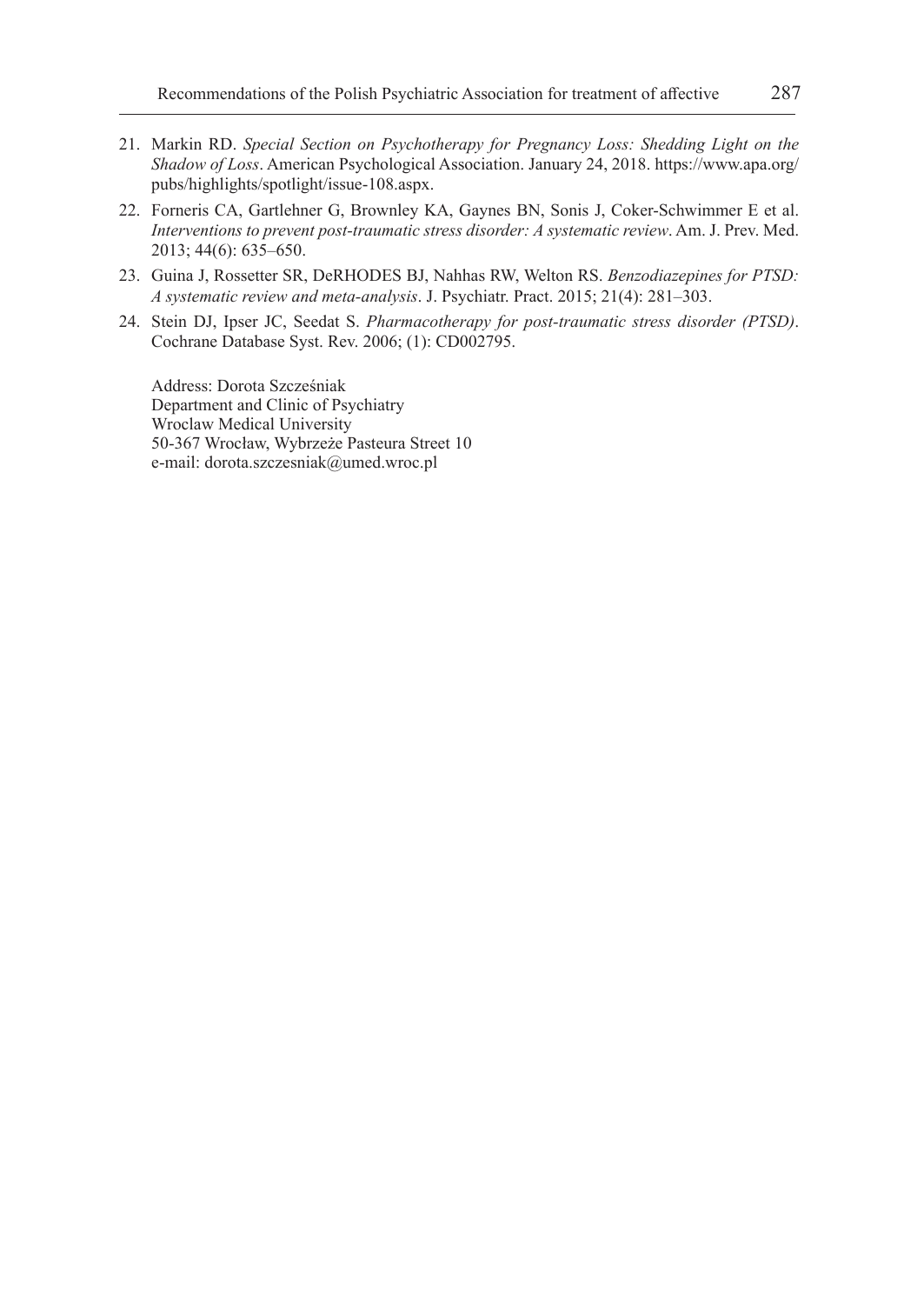# **Appendix**

#### **SCREENIVF English version1**

Introduction for patients going to start fertility treatment. Screening on distress in fertility treatment.

Fertility treatments are intensive treatment forms, which could affect all parts of your life. We would like to support couples during treatment in the best possible way, which is why we have developed a short screening questionnaire. The information you provide by filling in this questionnaire will help us to determine the possible emotional impact of the treatment for you. We will then be able to advise you as to whether you might benefit from additional support from a counselor (psychologist or social worker).

You will receive the results of the screening questionnaire by [*just indicate who will provide the result: by mail or by letter or via your doctor or nurse*]*.*

If you have any questions or concerns, please contact [*just indicate your policy: e.g., a member of the reproductive team or our psychosocial team*]*.*

#### **Anxiety**

Below you can find a couple of statements that people use to describe themselves. Read every item carefully and encircle the number next to the statement that most closely matches with how you felt during the last week. There are no right or wrong answers. Don't think too much, your first impression is usually best. So it is about how you felt *during the last week*.

|                                                                              | Nearly<br>never | Sometimes | Often | Nearly<br>always |
|------------------------------------------------------------------------------|-----------------|-----------|-------|------------------|
| I feel fine.*                                                                |                 | 2         | 3     |                  |
| I feel satisfied *                                                           |                 | 2         | 3     |                  |
| I worry too much about not really important things                           |                 | 2         |       |                  |
| am happy *                                                                   |                 | 2         | 3     |                  |
| am troubled by disturbing thoughts                                           |                 | 2         | 3     | 4                |
| I feel safe *                                                                |                 | 2         | 3     |                  |
| I am pleased *                                                               |                 | 2         | 3     |                  |
| There are thoughts that keep haunting me                                     |                 | 2         | 3     |                  |
| I take disappointments so seriously that I cannot get<br>them out of my mind |                 |           |       |                  |

<sup>©</sup>Verhaak CM 2016 Radboud University Medical Center, Nijmegen, the Nederlands. lchris.verhaak@ radboudumc.n. Polish Version: 2019, D. Szcześniak, J. Rymaszewska, Wroclaw Medical University, dorota. szczesniak@umed.wroc.pl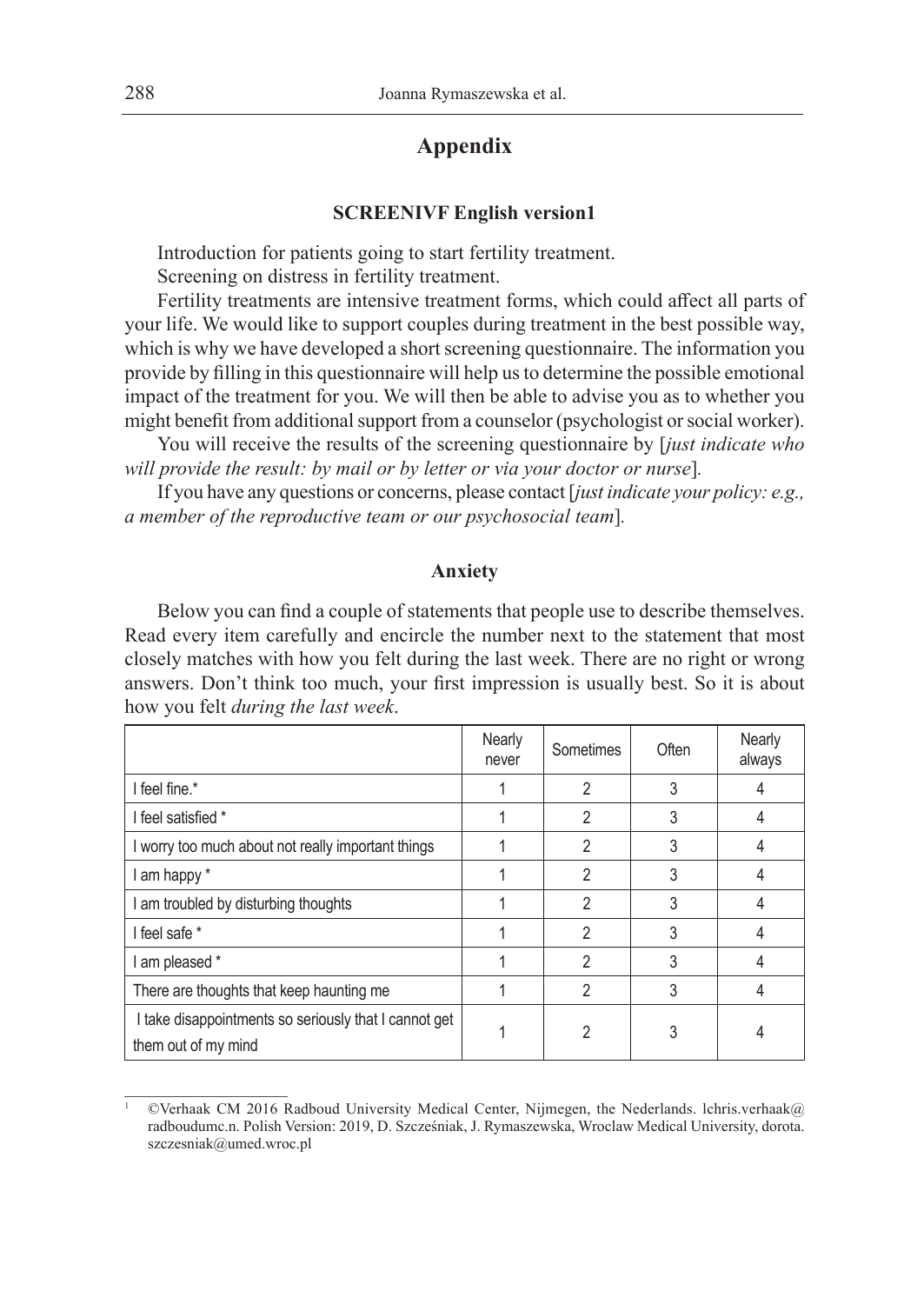| I get very nervous and worried when thinking about |  |  |
|----------------------------------------------------|--|--|
| I my current troubles                              |  |  |

\* reverse scoring, see instruction. Do not indicate asterisks on patient form

## **Depression**

The next questionnaire consists of statements in a cluster together. Read every statement carefully. In each cluster select that statement that most closely matches with how you felt during the last week. Encircle the number before the line of the statement you chose. Be sure that you carefully read each statement before making a choice. So it is about how you felt during the last week.

- I do not feel sad.
- I feel sad.
- I am sad all the time and I can't snap out of it.
- I am so sad and unhappy that I can't stand it.
- I am not particularly discouraged about the future.
- I feel discouraged about the future.
- I feel I have nothing to look forward to.
- I feel the future is hopeless and that things cannot improve.
- I do not feel like a failure.
- I feel I have failed more than the average person.
- As I look back on my life, all I can see is a lot of failures.
- I feel I am a complete failure as a person.
- I get as much satisfaction out of things as I used to.
- I don't enjoy things the way I used to.
- I don't get real satisfaction out of anything anymore.
- I am dissatisfied or bored with everything.
- I don't feel disappointed in myself.
- I am disappointed in myself.
- I am disgusted with myself.
- I hate myself.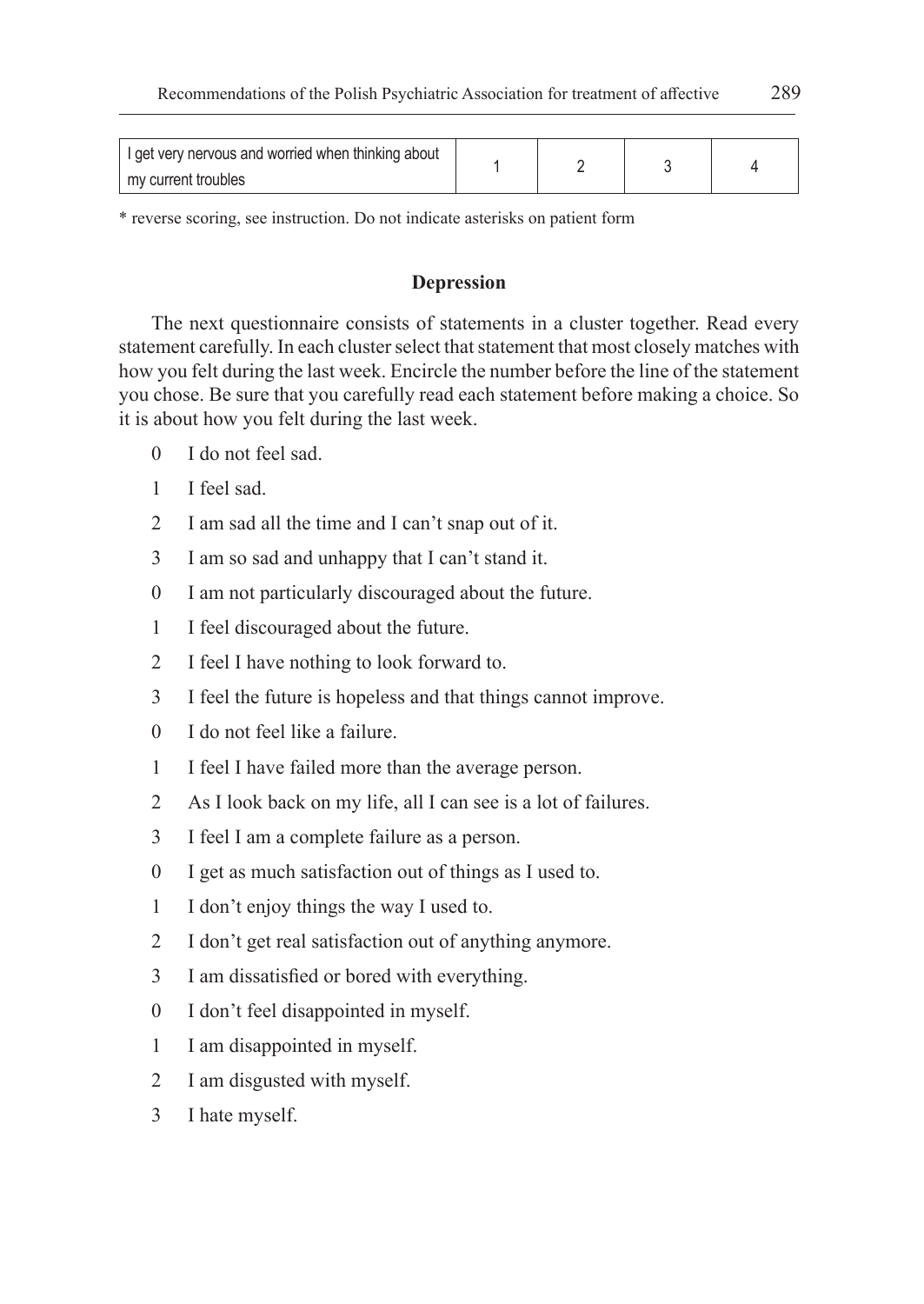- 0 I don't feel I am any worse than anybody else.
- 1 I am critical of myself for my weaknesses or mistakes.
- 2 I blame myself all the time for my faults.
- 3 I blame myself for everything bad that happens.
- 0 I don't have any thoughts about killing myself.
- 1 I have thoughts about killing myself, but I would not carry them out.
- 2 I would like to kill myself.
- 3 I would like to kill myself if I had the chance.

# **Social support**

These statements are about your social relationships. We ask you to encircle the number of items that most closely match with how you feel about your social relationships. The questions refer to how you felt about your social relationships *the last six months*.

|                                                                                     | Nearly<br>never | Sometimes | Regularly | Often |
|-------------------------------------------------------------------------------------|-----------------|-----------|-----------|-------|
| When I feel tense or nervous, there is someone to<br>help me                        |                 |           |           |       |
| When I experience some nice things, there is<br>someone with whom to talk about it  |                 |           |           |       |
| When I am in pain there is someone to comfort me                                    |                 | 2         |           |       |
| When I am sad there is someone with whom to talk<br>about it                        |                 |           |           |       |
| When I need help with a job I cannot carry out alone<br>there is someone to help me |                 |           |           |       |

# **Cognitions regarding fertility problems**

The next items are statements from people with fertility problems. We ask you to indicate to what extent you agree with the statements. You can do that by encircling the number next to the statement that most closely matches with what you think about the statement. Do not think too deeply, your first impression is usually best.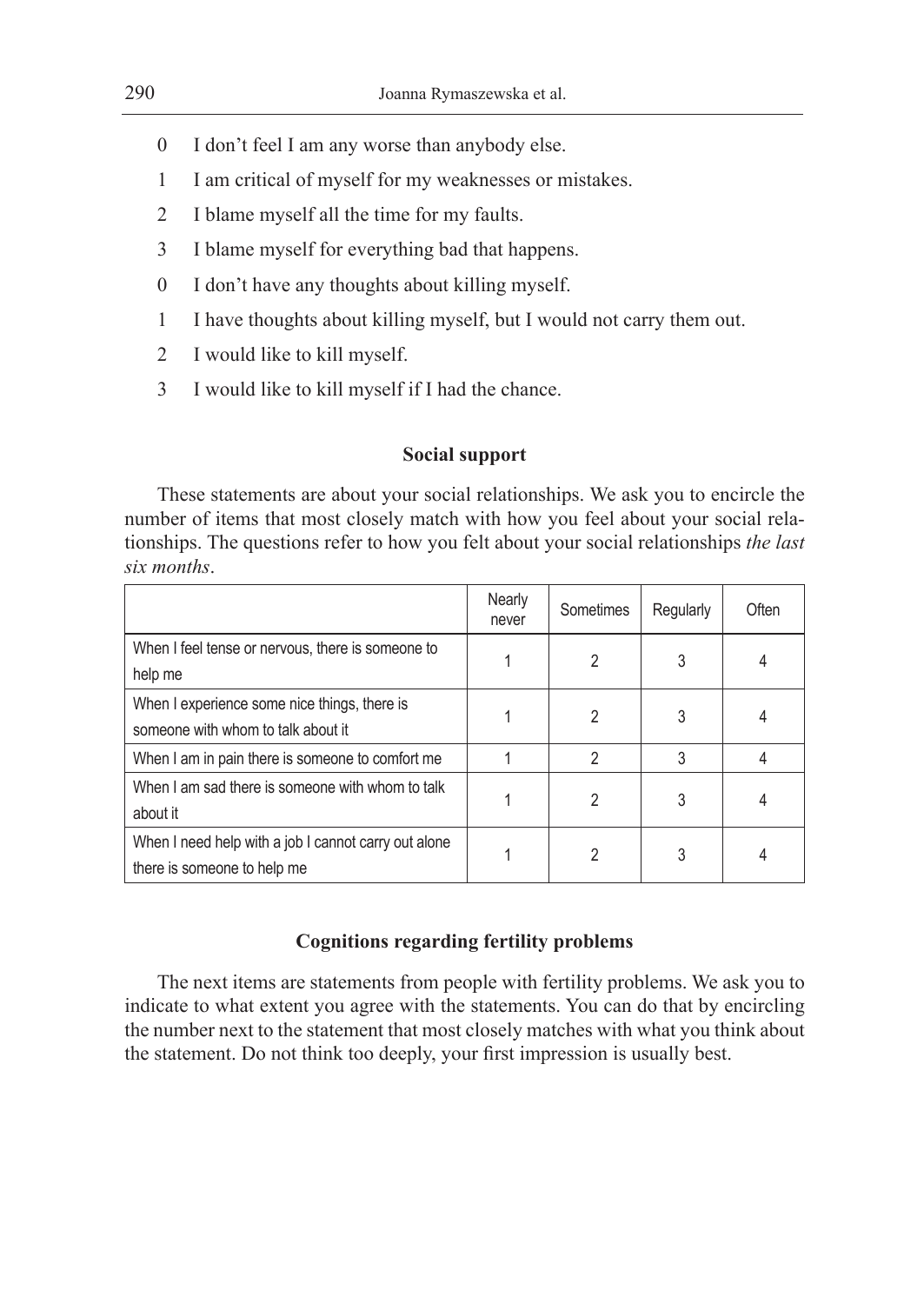|                                                                                  | Do not<br>agree | Agree a<br>little bit | Agree | Strongly<br>agree |
|----------------------------------------------------------------------------------|-----------------|-----------------------|-------|-------------------|
| Because of my fertility problems I miss things that are most<br>important for me |                 | $\mathfrak{p}$        | 3     | 4                 |
| I can deal with the consequences of my fertility problems                        | 1               | 2                     | 3     | 4                 |
| I have learned to live with my fertility problems                                |                 | 2                     | 3     | 4                 |
| My fertility problems control my life                                            | 1               | 2                     | 3     | 4                 |
| My fertility problems sometimes give me the feeling of being<br>useless          |                 | 2                     | 3     | 4                 |
| My fertility problems make my life incomplete                                    |                 | $\mathfrak{p}$        | 3     | 4                 |
| I have learned to accept my fertility problems.                                  |                 | 2                     | 3     | 4                 |
| My fertility problems affect everything that isimportant for me                  |                 | 2                     | 3     | 4                 |
| I can accept my fertility problems                                               |                 | 2                     | 3     | 4                 |
| I think I can cope with my fertility problems,even if they are not<br>solved     |                 | 2                     | 3     | 4                 |
| I often feel helpless because of my fertilityproblems                            |                 | 2                     | 3     | 4                 |
| I can cope well with my fertility problems                                       |                 | 2                     | 3     | 4                 |

#### **Defining at risk**

SCREENIVF is a screening instrument developed for the Dutch population of fertility patients. For English readers we developed an English version, however, this version is not validated.

SCREENIVF consists of 5 items on **state anxiety**, 5 items on **trait anxiety**, 7 items on **depression**, 5 items on **social support**, and 12 items on **cognitions regarding fertility problems**. Patients were defined as at risk when their scores on one of the five risk factors showed clinically relevant problems. Scoring anxiety subscale by recoding items 1, 2, 4, 6, 7 by reverse them:  $1 = 4$ ;  $2 = 3$ ;  $3 = 2$ ;  $4 = 1$ ; then counting the numbers circled on all items. **Cut-off = 24 and above**.

Scoring depression scale: Answer categories are 0 1 2 and 3. Counting the scores on each item. **Cut-off: 4 or above** following Beck et al. 1997.

The social support subscale is scored by counting the numbers circled.

The subscale cognitions consists of two subscales: Helplessness: count the numbers on items 1, 4, 5, 6, 8, 11, Acceptance: count the numbers on items 2, 3, 7, 9, 10, 12.

For the scores of helplessness, acceptance and social support, no norm scores were available. The cut-off scores were based on one standard deviation above the mean scores of IVF-patients in a previous study (Verhaak et al. 2005), resulting in a **cut-off of 14 and above for helplessness, 11 and less for acceptance** and **15 and less for social support**. Accordingly, SCREENIVF resulted in dichotomous scores on each of